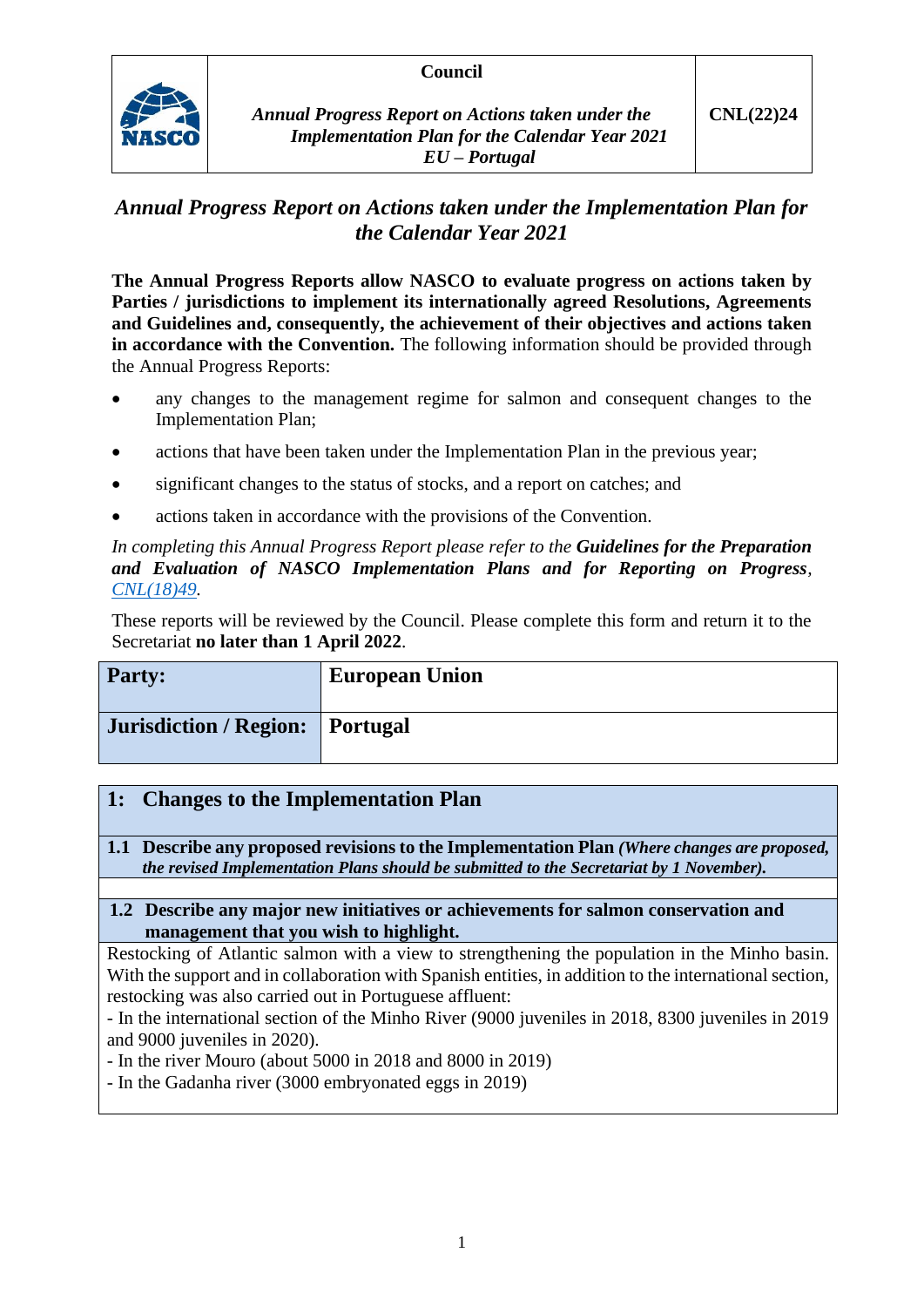Construction of a nature like fish pass in the initial section of the Mouro River, facilitating the crossing of the first significant obstacle to the reproductive migration of Atlantic salmon and also sea trout. This fish passage was constructed in 2021.

The project SALMONLINK (https://www.salmonlink.uevora.pt) is in progress. The main objective of this project which gather c*ontributes of scientists and fishermen to the conservation and participatory management of Atlantic salmon populations in Portugal (MAR-01.03. 02- FEAMP-0048*)" is the establishment of a network of contacts and partnerships, at national level, between scientists and commercial and recreational fishermen in areas where Atlantic salmon occurs, that allow to increase the knowledge of these populations and, at the same time, in a context of knowledge transfer between the parties, adapt the current fishing legislation to the conservation and management needs of this endangered species.

The SALMONLINK project comprises four complementary actions that aim to:

- create a network that includes scientists, administration entities that manage these resources, and commercial and recreational fishermen who develop their activity in coastal, transitional and freshwater areas where salmon occurs;

- complement the information on salmon catches provided by commercial and recreational fishermen with a set of technical and scientific pilot studies to increase knowledge on the state of salmon populations in Portugal, aspects of their biology and ecology, and the main threats to which they are subjected;

- adapt the current fishing legislation and promote alternative activities in order to make the sustainable use of this resource compatible with its protection and conservation needs, benefiting from the partnership network previously established, combined with a socioeconomic and cultural study in the areas of intervention of the operation;

- disseminate the main results of the project and transfer knowledge.

The SALMONLINK project is coordinated by the University of Évora, with the technicalscientific and logistical support of MARE - Centre for Marine and Environmental Sciences. The partners of the project are:

- "VIANAPESCA, OP Cooperativa de Produtores de Peixe de Viana do Castelo";
- "Associação de Profissionais de Pesca do Rio Minho e do Mar (APPRMM)";
- "Associação Desportiva e Cultural dos Jovens de Longos Vales (ADCJLV)".

The project is funded by European Funds (EMFF - European Maritime and Fisheries Fund), more specifically by the Operational Program MAR2020.

Besides the SALMONLINK project, Portugal (University of Évora and MARE) is, since 2020, also involved in the SMOLTRACK (https://www.smoltrack.eu/), project partnership, promoted by NASCO and involving a set of European partners, focused on the study of salmon smolt migrations.

### **2.1 Provide a description of any new factors that may affect the abundance of salmon stocks significantly and, if there has been any significant change in stock status since the development of the Implementation Plan, provide a brief (200 word max) summary of these changes.**

No information gathered due to the fishing restriction of salmon on inland waters.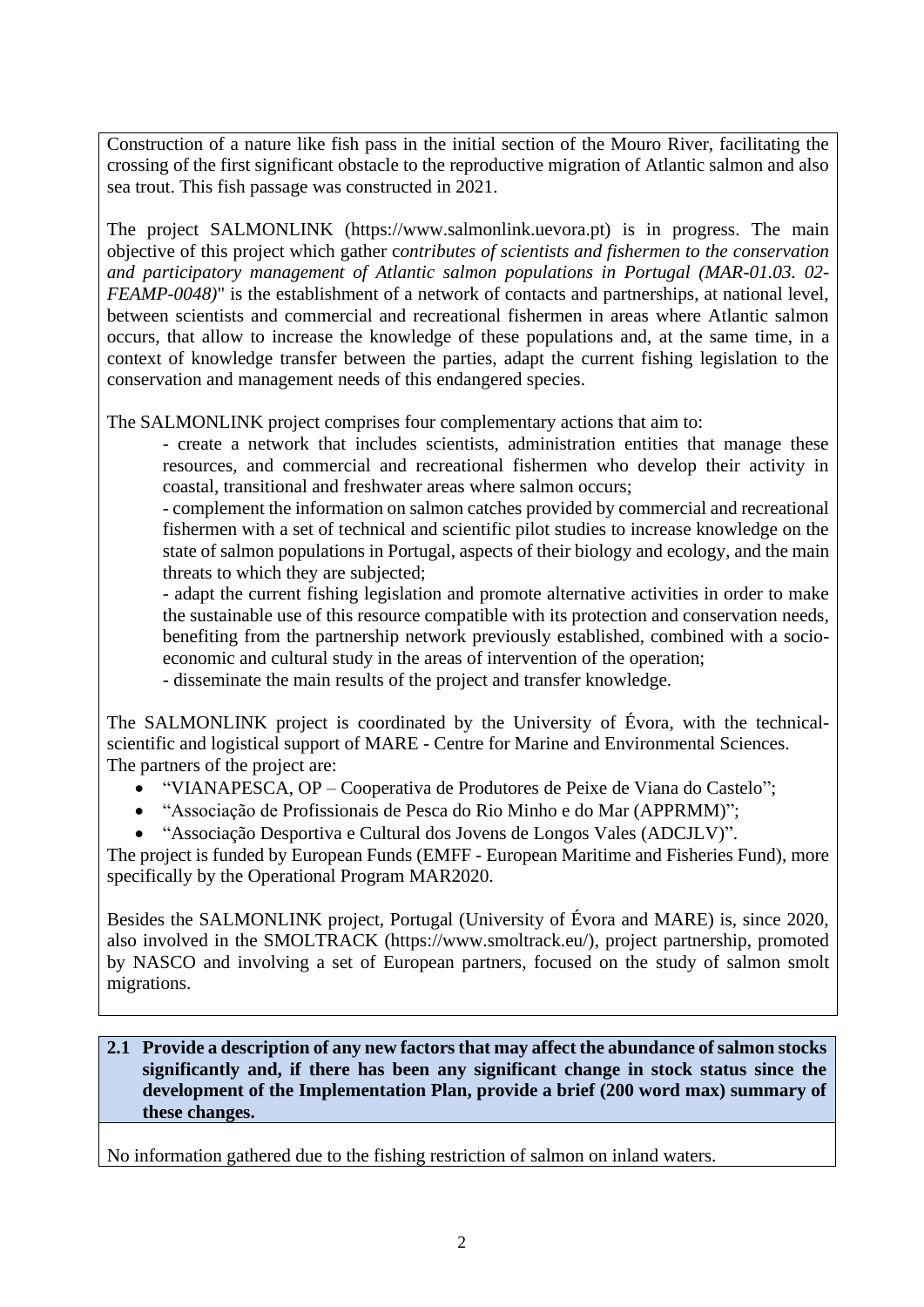## **2.2 Provide the following information on catches:** *(nominal catch equals reported quantity of salmon caught and retained in tonnes 'round fresh weight' (i.e. weight of whole, ungutted, unfrozen fish) or 'round fresh weight equivalent').*

| (a) provisional nominal   | $\sim$ $\sim$ $\sim$<br>In-river                                        | Estuarine                                          | Coastal                                                                | Total                |
|---------------------------|-------------------------------------------------------------------------|----------------------------------------------------|------------------------------------------------------------------------|----------------------|
| catch (which may be       |                                                                         | 7 units x 5500                                     |                                                                        | 7 units x 5500       |
| subject to revision) for  |                                                                         | gr/unit (aprox)                                    |                                                                        | gr/unit (aprox)      |
| $2021$ (tonnes)           |                                                                         | $=$ 38.5 Kilos                                     |                                                                        | $=$ 38.5 Kilos       |
|                           |                                                                         | $(0.038 \text{ Tn})$                               |                                                                        | $(0.038 \text{ Tn})$ |
| (b) confirmed nominal     | 27 units x 5500                                                         | 18 units x 5500                                    |                                                                        | 45 units x 5500      |
| catch of salmon for       | gr/unit (aprox)                                                         | gr/unit (aprox)                                    |                                                                        | gr/unit (aprox)      |
| $2020$ (tonnes)           | $= 148.5$ Kilos                                                         | $= 99$ Kilos                                       |                                                                        | $= 247.5$ Kilos      |
|                           | $(0.148 \text{ Tn})$                                                    | $(0.099 \text{ Tn})$                               |                                                                        | $(0.247 \text{ Tn})$ |
| (c) estimated             |                                                                         |                                                    |                                                                        |                      |
| unreported catch for      |                                                                         |                                                    |                                                                        |                      |
| $2021$ (tonnes)           |                                                                         |                                                    |                                                                        |                      |
| (d) number and            | We do not have yet this kind of detail on salmon catches. Data on       |                                                    |                                                                        |                      |
| percentage of salmon      | catches and releases by recreational fisheries is currently being       |                                                    |                                                                        |                      |
| caught and released in    | collected within the SALMONLINK project, and hopefully we will be       |                                                    |                                                                        |                      |
| recreational fisheries in | able to provide data in the next year. Through SALMONLINK and           |                                                    |                                                                        |                      |
| 2021                      | AN@DROMOS.PT projects we are monitoring commercial fisheries            |                                                    |                                                                        |                      |
|                           |                                                                         |                                                    | catches for several anadromous species throughout the country.         |                      |
|                           | Regarding salmon, for 2021, we have reports of a total of 14 adult fish |                                                    |                                                                        |                      |
|                           | caught in Minho river, 6 fish in Douro river and 2 fish in Lima river.  |                                                    |                                                                        |                      |
|                           |                                                                         |                                                    | These data are based on direct surveys to local fishermen and official |                      |
|                           |                                                                         | landings recorded by the port authority of Caminha |                                                                        |                      |

# **3: Implementation Plan Actions.**

## **3.1 Provide an update on progress on actions relating to the Management of Salmon Fisheries** *(section 2.9 of the Implementation Plan).*

*Note: the reports under 'Progress on action to date' should provide a brief overview of each action. For all actions, provide clear and concise quantitative information to demonstrate progress. In circumstances where quantitative information cannot be provided for a particular action because of its nature, a clear rationale must be given for not providing quantitative information and other information should be provided to enable progress with that action to be evaluated. While referring to additional material (e.g. via links to websites) may assist those seeking more detailed information, this will not be evaluated by the Review Group.*

| <b>Action</b> | Description of action        | Establishment of a Commission for the Monitoring of           |
|---------------|------------------------------|---------------------------------------------------------------|
| F1:           | (as submitted in the $IP$ ): | Diadromous Species Fisheries with a working group exclusively |
|               |                              | dedicated to the Atlantic salmon.                             |
|               | Expected outcome             | Improve national coordination regarding salmon;               |
|               | (as submitted in the $IP$ ): | Improve science based decisions;                              |
|               |                              | Improved reporting to NASCO;                                  |
|               |                              | Support for the adoption of legislation;                      |
|               |                              | Promotion of the knowledge convergence and reflection;        |
|               |                              | Increase public awareness for salmon related aspects.         |
|               | Progress on action to        | This action is still in the early stages of its development.  |
|               | date                         | Data about national salmon populations supporting these       |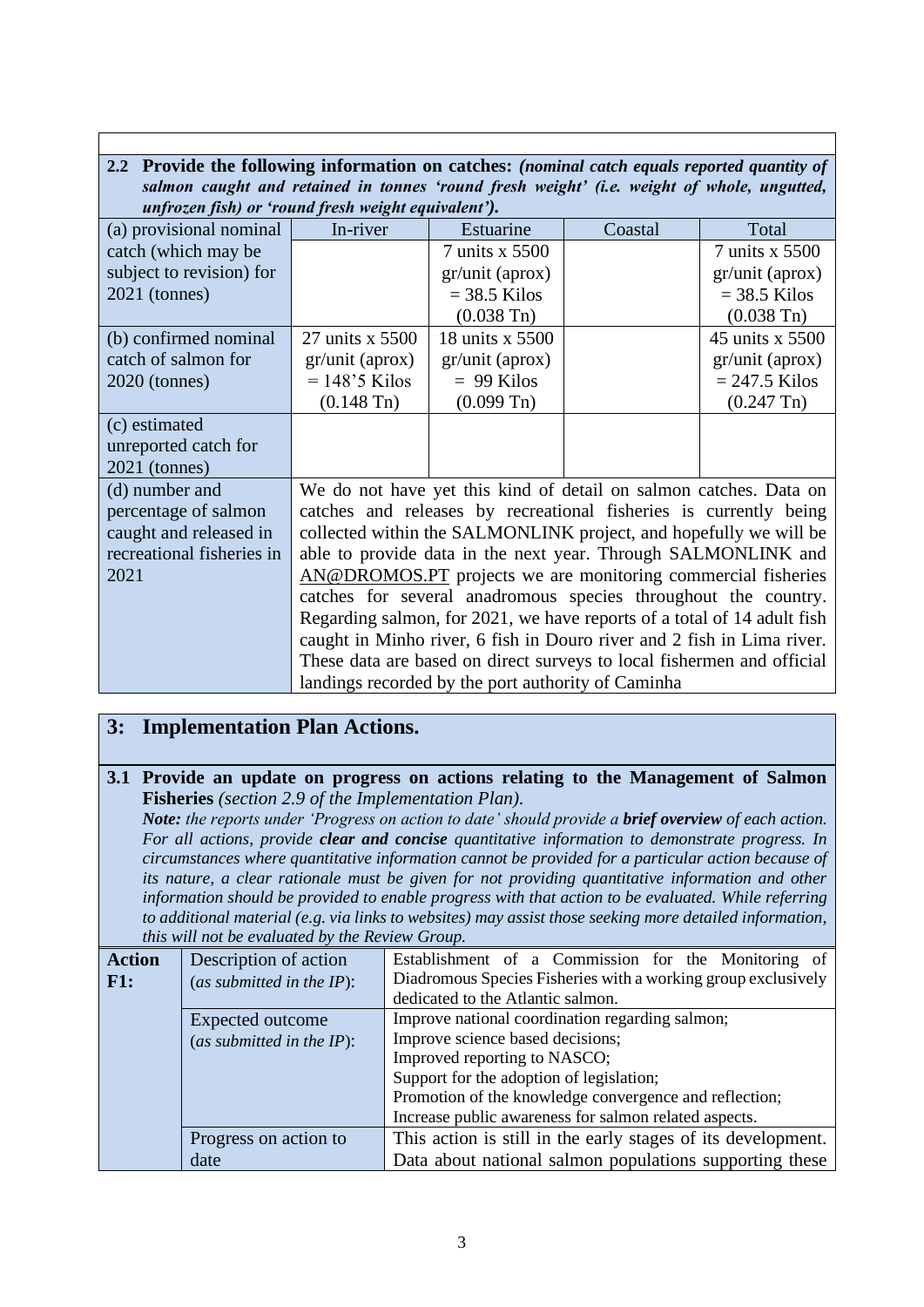|                      | (Provide a brief overview<br>with a quantitative<br>measure, or other justified<br>evaluation, of progress.<br>Other material (e.g.<br>website links) will not be<br>evaluated):<br>Current status of action:<br>If 'Completed', has the<br>action achieved its<br>objective? | management actions is mostly being provided by the<br>project SALMONLINK, previously described in this<br>document, which started in 2020, and by the project<br>AN@DROMOS.PT, started in 2018 and already described<br>in detail in previous assessment.<br>Ongoing                                                                                                                                                                                                                                                                                                                                                                                                                                                                                                                                                                                                                                                                                                                                                                                                                                                                                                                                                                                                                                                                                                                                                                                                                                                                                                                                                                                                                                                                                                                                                                                                                                                                                          |
|----------------------|-------------------------------------------------------------------------------------------------------------------------------------------------------------------------------------------------------------------------------------------------------------------------------|---------------------------------------------------------------------------------------------------------------------------------------------------------------------------------------------------------------------------------------------------------------------------------------------------------------------------------------------------------------------------------------------------------------------------------------------------------------------------------------------------------------------------------------------------------------------------------------------------------------------------------------------------------------------------------------------------------------------------------------------------------------------------------------------------------------------------------------------------------------------------------------------------------------------------------------------------------------------------------------------------------------------------------------------------------------------------------------------------------------------------------------------------------------------------------------------------------------------------------------------------------------------------------------------------------------------------------------------------------------------------------------------------------------------------------------------------------------------------------------------------------------------------------------------------------------------------------------------------------------------------------------------------------------------------------------------------------------------------------------------------------------------------------------------------------------------------------------------------------------------------------------------------------------------------------------------------------------|
| <b>Action</b><br>F2: | Description of action<br>(as submitted in the IP):<br><b>Expected outcome</b><br>(as submitted in the $IP$ ):                                                                                                                                                                 | Perform a scientific assessment<br>Achieve a perspective of the salmon in Minho and Lima rivers<br>in terms of genetics, age, migration pattern, reproduction areas                                                                                                                                                                                                                                                                                                                                                                                                                                                                                                                                                                                                                                                                                                                                                                                                                                                                                                                                                                                                                                                                                                                                                                                                                                                                                                                                                                                                                                                                                                                                                                                                                                                                                                                                                                                           |
|                      | Progress on action to<br>date<br>(Provide a brief overview<br>with a quantitative<br>measure, or other justified<br>evaluation, of progress.<br>Other material (e.g.<br>website links) will not be<br>evaluated):                                                             | and migration constraints.<br>Data on abundance of juvenile and adult salmon in<br>Portugal (mostly Minho and Lima rivers, but also Douro<br>river) is being collected since 2018 within the scope of<br>project AN@DROMOS.PT, reinforced, since 2020, with<br>development of the SALMONLINK project,<br>the<br>specifically focused on this species. Both projects have<br>been accompanying commercial and recreational fisheries,<br>which provide mostly data on adult salmon. Annual<br>electric fishing sampling campaigns in target rivers is<br>currently providing data on juvenile abundance and<br>habitat, as well as identifying priority areas for the<br>conservation of this species. These annual campaigns are<br>also providing samples for genetic analyses (currently<br>undergoing, with the objective of comparing and<br>integrating national populations within an international<br>context) and scales for age and growth analyses. In the<br>spring of 2021, a preliminary approach to the study of<br>salmon smolt migration was conducted, within the scope<br>of the Portuguese participation (University of Évora and<br>MARE) in the SMOLTRACK project. In the spring of<br>within<br>the projects SALMONLINK<br>2022,<br>and<br>SMOLTRACK, monitoring infrastructures will<br>be<br>deployed in the Minho River basin, including a rotary<br>screw trap to monitor downstream smolt migration, and an<br>acoustic passive detection system (#13 acoustic receivers<br>deployed in the main stem, and main Portuguese and<br>Spanish tributaries), to monitor adult salmon migrations.<br>First results of these studies will be available at the end of<br>2022 and will allow to achieve some of the objectives of<br>this action, namely the ones related with the study of<br>migrations patterns, habitat selection, identification of<br>spawning areas, and constraints to species migration<br>within the study area. |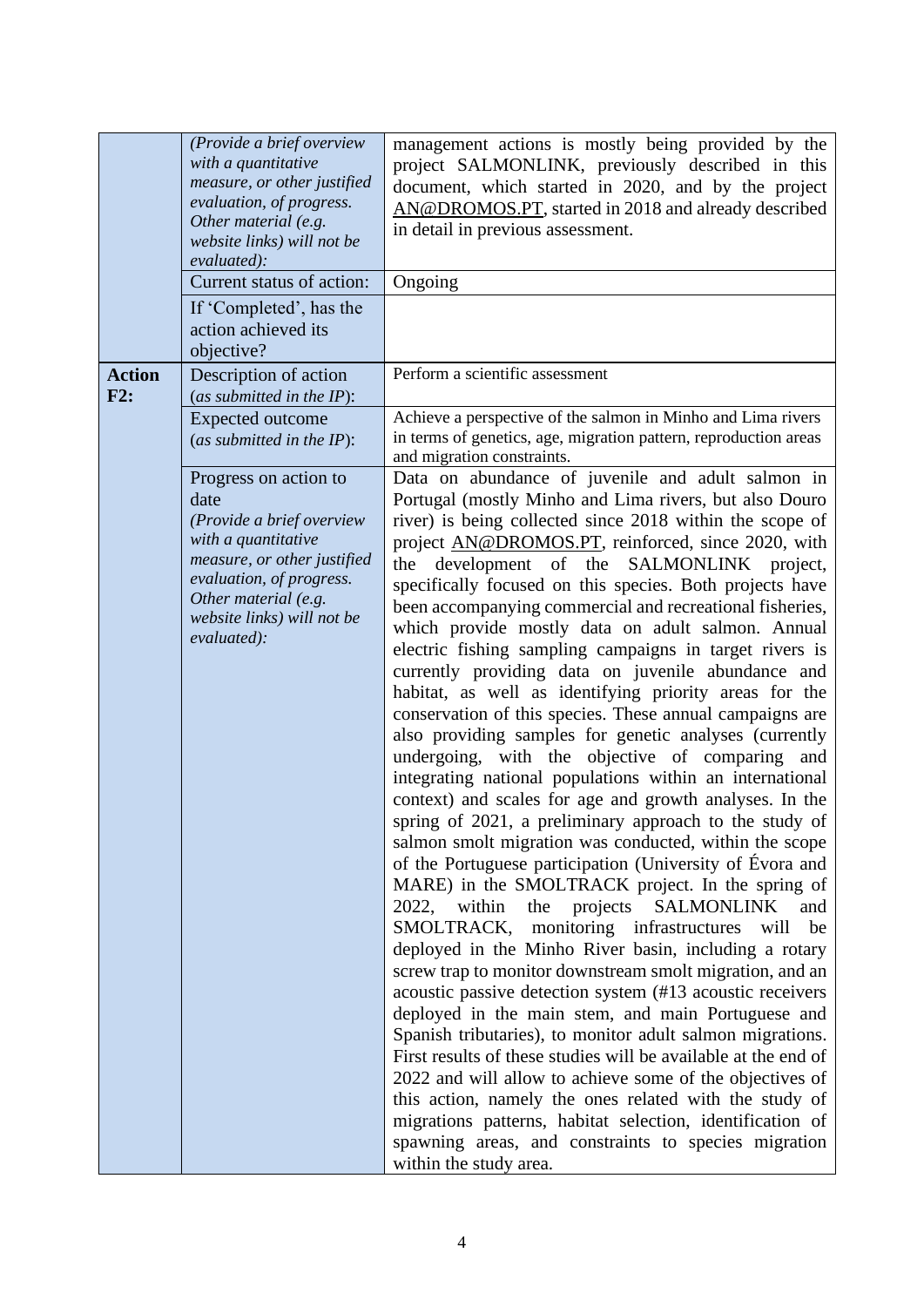|                             | Current status of action:                                                                                                                                                                                         | Ongoing                                                                                                                                                                                                                                                                                                                                                                                                                                                     |
|-----------------------------|-------------------------------------------------------------------------------------------------------------------------------------------------------------------------------------------------------------------|-------------------------------------------------------------------------------------------------------------------------------------------------------------------------------------------------------------------------------------------------------------------------------------------------------------------------------------------------------------------------------------------------------------------------------------------------------------|
|                             | If 'Completed', has the                                                                                                                                                                                           |                                                                                                                                                                                                                                                                                                                                                                                                                                                             |
|                             | action achieved its<br>objective?                                                                                                                                                                                 |                                                                                                                                                                                                                                                                                                                                                                                                                                                             |
| <b>Action</b><br><b>F3:</b> | Description of action<br>(as submitted in the $IP$ ):                                                                                                                                                             | Operational Plan for the Monitoring and Management of<br>Anadromous Fish in Portugal - An@dromos.PT                                                                                                                                                                                                                                                                                                                                                         |
|                             | <b>Expected outcome</b><br>(as submitted in the $IP$ ):                                                                                                                                                           | Coordination: University of Évora / MARE (Portugal)<br>The main objective of this project is the implementation, in<br>Portugal, of a program focused in the monitoring and<br>sustainable management of fishing activities directed to<br>anadromous fish species, which are a highly valuable fisheries<br>resource, both from socioeconomic, cultural and conservation<br>perspectives.                                                                  |
|                             |                                                                                                                                                                                                                   | It is also expected that this project can promote a bidirectional<br>transference of knowledge between scientists and commercial<br>fishermen, capable of being maintained in the after-project<br>period, to implement good practices guidelines that can protect<br>this resource and, simultaneously, encourage fishermen to take<br>part in a network where fisheries regulations will be defined for<br>the sustainable exploitation of this resource. |
|                             |                                                                                                                                                                                                                   | The project is being developed at the national scale since it<br>includes work on all the river basins, between Minho, in the<br>north, and Guadiana, in the south, where commercial fisheries<br>for anadromous fish takes place.                                                                                                                                                                                                                          |
|                             | Progress on action to<br>date<br>(Provide a brief overview<br>with a quantitative<br>measure, or other justified<br>evaluation, of progress.<br>Other material (e.g.<br>website links) will not be<br>evaluated): | As described before, the development of this project, since<br>2018, and complemented by the SALMONLINK project,<br>since 2020, is providing data on juvenile salmon<br>abundance and distributions (through electrofishing<br>campaigns) and on adult salmon abundance (through<br>surveys to local commercial and recreational fishermen).<br>This project will end in June 2022.                                                                         |
|                             | Current status of action:                                                                                                                                                                                         | Ongoing                                                                                                                                                                                                                                                                                                                                                                                                                                                     |
|                             | If 'Completed', has the<br>action achieved its<br>objective?                                                                                                                                                      |                                                                                                                                                                                                                                                                                                                                                                                                                                                             |
| <b>Action</b><br>F4:        | Description of action<br>(as submitted in the $IP$ ):                                                                                                                                                             | Portugal and Galicia have already a very active collaboration on<br>managing the international section of Minho river under the<br>supervision of the Permanent International Commission.                                                                                                                                                                                                                                                                   |
|                             |                                                                                                                                                                                                                   | The goal is to establish an effective partnership between<br>Portugal and Spain/Galicia under NASCO's framework.                                                                                                                                                                                                                                                                                                                                            |
|                             | <b>Expected outcome</b><br>(as submitted in the IP):                                                                                                                                                              | To maintain the good cooperation within the Permanent<br>International<br>Commission<br>PT<br>Galician<br>between<br>and<br>Administration.                                                                                                                                                                                                                                                                                                                 |
|                             |                                                                                                                                                                                                                   | Harmonization of procedures, joint decisions and actions<br>regarding salmon challenges.                                                                                                                                                                                                                                                                                                                                                                    |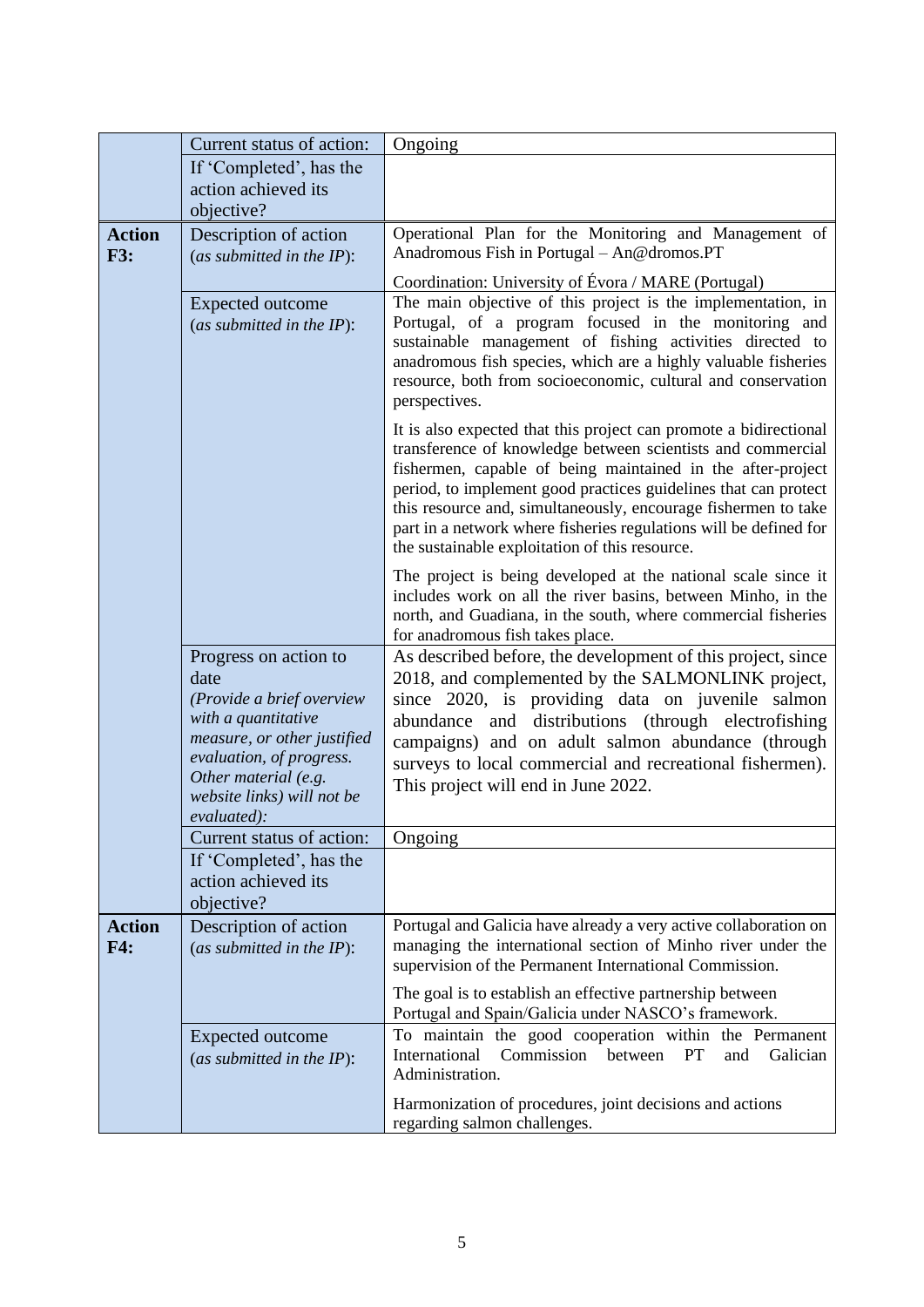|                      | Progress on action to<br>date<br>(Provide a brief overview<br>with a quantitative<br>measure, or other justified<br>evaluation, of progress.<br>Other material (e.g.<br>website links) will not be<br>evaluated): | This action is carried out annually through the discussion<br>of fishing regulations to be implemented in the<br>international stretch of the river Minho - Annual meetings<br>of the Minho River International Standing Committee,<br>with representation from ICNF (and also from DGRM).<br>With regard to the SALMONLINK Project, it includes a<br>collaboration between Portuguese (University of Évora)<br>and Spanish (Xunta de Galicia and University of Santiago<br>de Compostela) partners to study Atlantic salmon<br>migrations in the Minho River basin. The same partners are<br>collaborating in the<br>of the<br>also<br>scope<br>project<br>SMOLTRACK. Both studies will contribute<br>with<br>knowledge and information than can be used to optimize<br>compatibilization<br>between<br>the<br>commercial<br>and<br>recreational fisheries legislation, and the conservation of<br>Atlantic salmon populations.<br>In 2020, 6500 juveniles of salmon were released in the<br>international watershed of the Minho River under the<br>MigraMiño-Minho project |
|----------------------|-------------------------------------------------------------------------------------------------------------------------------------------------------------------------------------------------------------------|-------------------------------------------------------------------------------------------------------------------------------------------------------------------------------------------------------------------------------------------------------------------------------------------------------------------------------------------------------------------------------------------------------------------------------------------------------------------------------------------------------------------------------------------------------------------------------------------------------------------------------------------------------------------------------------------------------------------------------------------------------------------------------------------------------------------------------------------------------------------------------------------------------------------------------------------------------------------------------------------------------------------------------------------------------------------------------|
|                      |                                                                                                                                                                                                                   |                                                                                                                                                                                                                                                                                                                                                                                                                                                                                                                                                                                                                                                                                                                                                                                                                                                                                                                                                                                                                                                                               |
|                      | Current status of action:                                                                                                                                                                                         | Ongoing                                                                                                                                                                                                                                                                                                                                                                                                                                                                                                                                                                                                                                                                                                                                                                                                                                                                                                                                                                                                                                                                       |
|                      | If 'Completed', has the<br>action achieved its<br>objective?                                                                                                                                                      |                                                                                                                                                                                                                                                                                                                                                                                                                                                                                                                                                                                                                                                                                                                                                                                                                                                                                                                                                                                                                                                                               |
| <b>Action</b><br>F5: | Description of action<br>(as submitted in the $IP$ ):                                                                                                                                                             | legislation<br>harmonized<br>fishing<br>Establishing<br>regarding:<br>restrictions/interdictions, closures, minimum sizes, allowed<br>gears, control and inspection in both rivers.<br>Promote clarification actions among fishermen.<br>There is no specific inspection routines for salmon. All<br>authorized gears are regularly inspected. Joint annual inspection<br>actions take place, involving both Portugal and Spain<br>authorities.                                                                                                                                                                                                                                                                                                                                                                                                                                                                                                                                                                                                                               |
|                      | Expected outcome<br>(as submitted in the $IP$ ):                                                                                                                                                                  | Improve stocks through limiting exploitation;<br>Develop consciousness about sustainable fishery;<br>Control IUU fishing.                                                                                                                                                                                                                                                                                                                                                                                                                                                                                                                                                                                                                                                                                                                                                                                                                                                                                                                                                     |
|                      | Progress on action to<br>date<br>(Provide a brief overview<br>with a quantitative<br>measure, or other justified<br>evaluation, of progress.<br>Other material (e.g.                                              | For the fishing season 2020/21, a fishing quota of 1 salmon<br>per fisherman has been established for recreational<br>fisheries.<br>In the Lima and Cávado rivers, angling in the Commercial<br>Fishing Zones (Zonas de Pesca Profissional do rio Lima e<br>do rio Cávado) will be restricted to fly fishing, casting and                                                                                                                                                                                                                                                                                                                                                                                                                                                                                                                                                                                                                                                                                                                                                     |
|                      | website links) will not be<br>evaluated):                                                                                                                                                                         | spinning with artificial lures equipped with barbless hooks,<br>in order to assure the successful devolution to the water of<br>all Atlantic salmon accidentally caught in trout fishing.<br>regulations<br>fishing<br>implementing<br>The<br>these<br>new                                                                                                                                                                                                                                                                                                                                                                                                                                                                                                                                                                                                                                                                                                                                                                                                                    |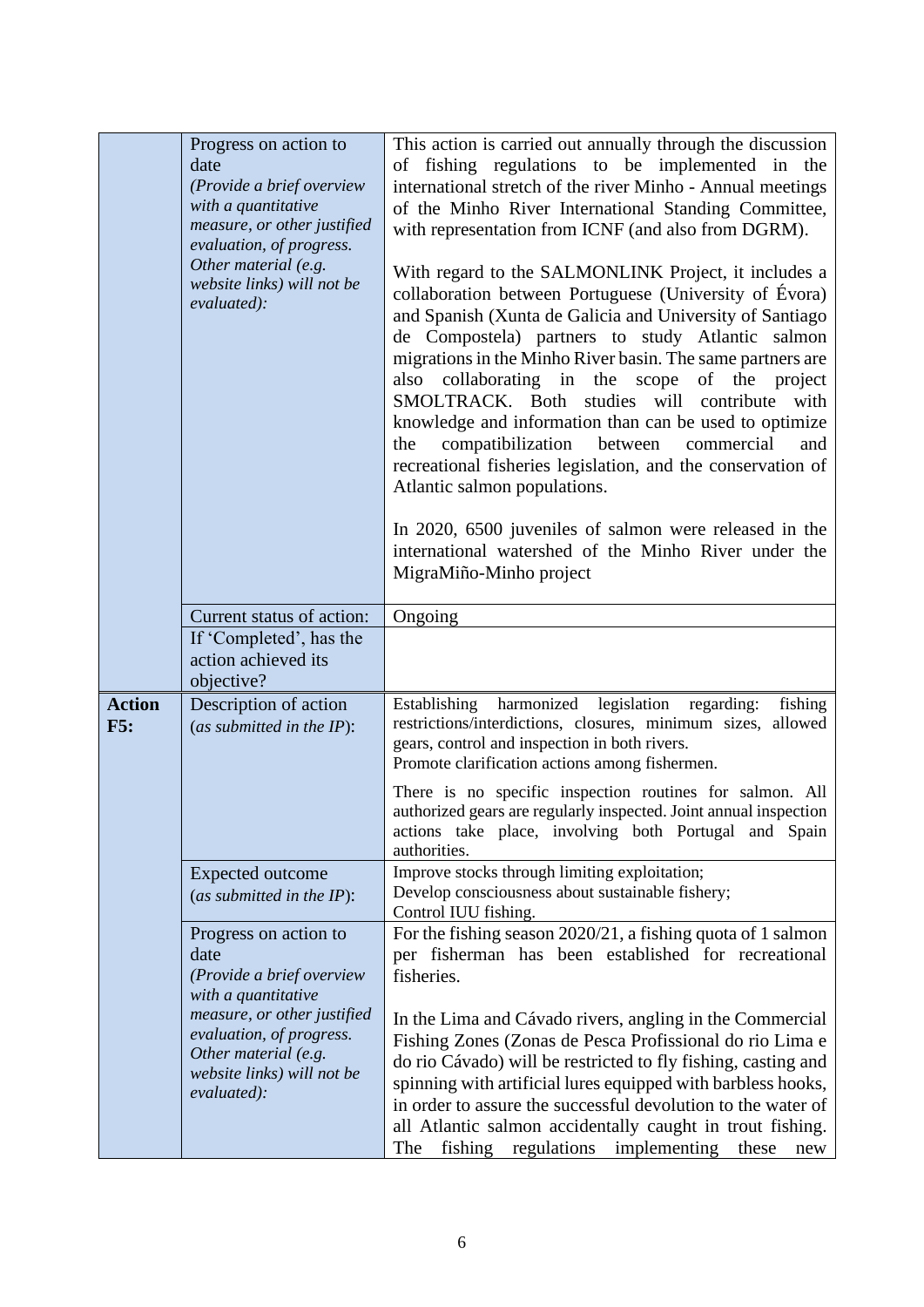|                             | Current status of action:<br>If 'Completed', has the<br>action achieved its<br>objective?                        | restrictions (Edital de Pesca - ZPP Lima - Ano 2022 e<br>Edital de Pesca - ZPP Cávado - Ano 2022) were published<br>in December 2021, and will produce effects in 2022.<br>Within the SALMONLINK and AN@DROMOS.PT<br>projects, several meetings and disseminations actions are<br>being developed focused on commercial and recreational<br>fishermen, with the objective of disclosing project results,<br>discuss fishing legislation and promote and increase in the<br>knowledge and perceptions of these communities on the<br>needs for salmon protection and conservation.<br>Ongoing                                                                                                                                                                                                                              |
|-----------------------------|------------------------------------------------------------------------------------------------------------------|---------------------------------------------------------------------------------------------------------------------------------------------------------------------------------------------------------------------------------------------------------------------------------------------------------------------------------------------------------------------------------------------------------------------------------------------------------------------------------------------------------------------------------------------------------------------------------------------------------------------------------------------------------------------------------------------------------------------------------------------------------------------------------------------------------------------------|
| <b>Action</b><br><b>F6:</b> | Description of action<br>(as submitted in the $IP$ ):                                                            | Revision of the Portuguese Red Book of freshwater and<br>diadromous fishes and development of an information system<br>about these species.                                                                                                                                                                                                                                                                                                                                                                                                                                                                                                                                                                                                                                                                               |
|                             |                                                                                                                  | Coordination: FCiências.ID / MARE / cE3c (Portugal)                                                                                                                                                                                                                                                                                                                                                                                                                                                                                                                                                                                                                                                                                                                                                                       |
|                             | Expected outcome<br>(as submitted in the $IP$ ):                                                                 | The last version of the Portuguese Red Book of Threatened<br>Vertebrates dates from 2005. Therefore, the main objectives of<br>this project are: i) to update information on population<br>distribution and status of freshwater and diadromous fish<br>species; and ii) build an information system on these species.<br>More specifically, this project will contribute to enhance the<br>knowledge on the threats and conservation status of fish species<br>occurring in the Portuguese territory, with a particular emphasis<br>on poor known and/or threatened fish species that are in a<br>significant population decline, which is the case of the Atlantic<br>salmon. This knowledge will help to protect these species by<br>allowing the definition of priority populations and habitats for<br>conservation. |
|                             |                                                                                                                  | In a complemental way, this project also aims to develop an<br>information system that allows the storage, treatment and public<br>disclosure of data on the ecology, distribution and conservation<br>status of freshwater and diadromous fishes in Portugal, in order<br>to increase the knowledge and interest of the public on this<br>subjects.                                                                                                                                                                                                                                                                                                                                                                                                                                                                      |
|                             |                                                                                                                  | Objectives of this project will also contribute to enhance the<br>response and compliance of Portuguese authorities to national<br>and international legislation regarding protected species and<br>habitats, such as National Strategy for Nature Conservation and<br>Biodiversity or the management requirements of Natura 2000<br>sites.                                                                                                                                                                                                                                                                                                                                                                                                                                                                               |
|                             | Progress on action to<br>date<br>(Provide a brief overview<br>with a quantitative<br>measure, or other justified | This action is still in development.<br>Since 2019, updated information has been collected on the<br>distribution and abundance of salmon in the Portuguese<br>territory, which, together with existing information for                                                                                                                                                                                                                                                                                                                                                                                                                                                                                                                                                                                                   |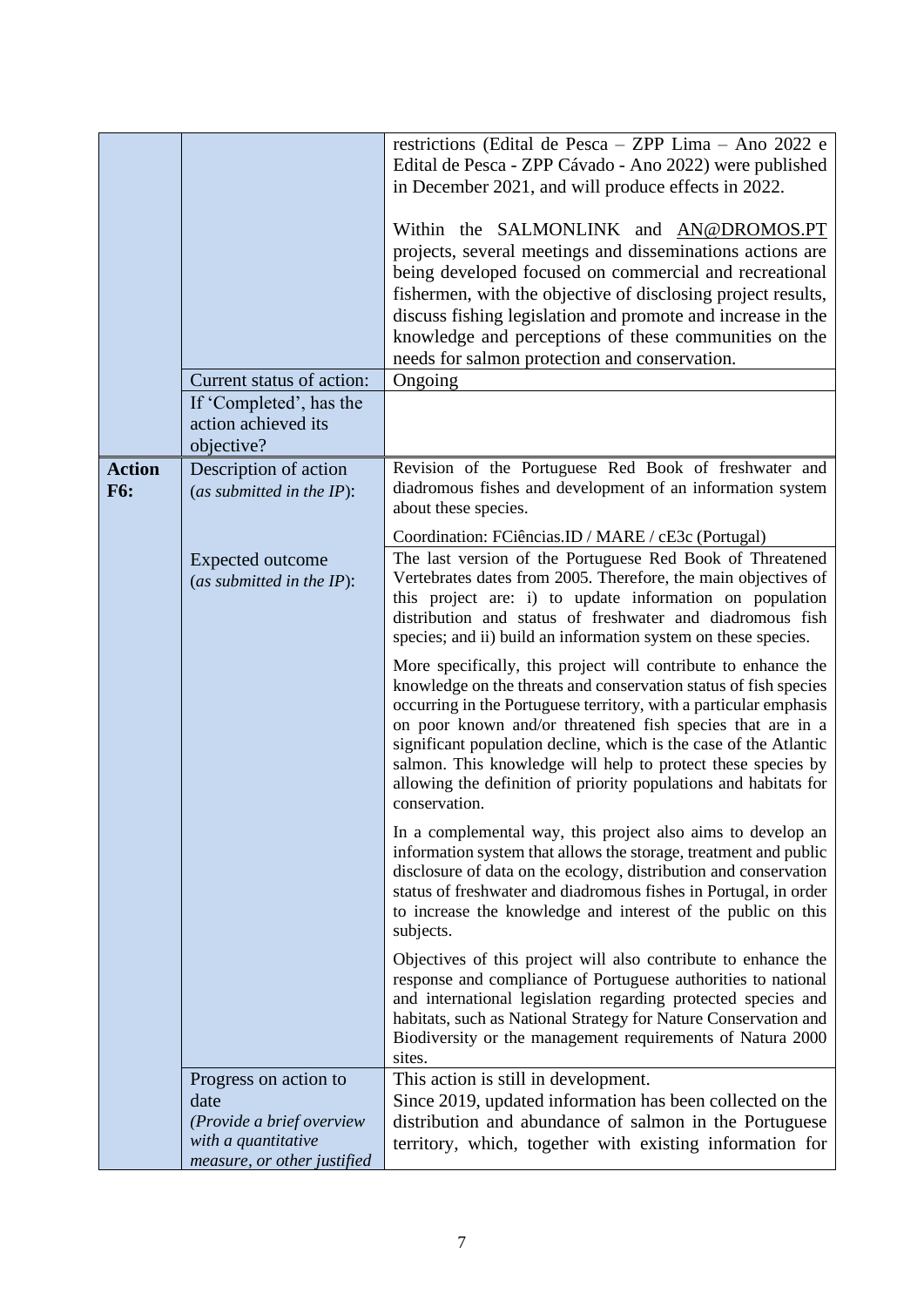| evaluation, of progress.<br>Other material (e.g.<br>website links) will not be<br>evaluated): | 2000-2020, will be used to assess the conservation status<br>and threats for this species. We are currently in the phase<br>of evaluating the existing data for this species, and<br>providing a final classification of the species according to<br>its conservation status.<br>The project will be completed in June 2022. |
|-----------------------------------------------------------------------------------------------|------------------------------------------------------------------------------------------------------------------------------------------------------------------------------------------------------------------------------------------------------------------------------------------------------------------------------|
| Current status of action:                                                                     | Ongoing                                                                                                                                                                                                                                                                                                                      |
| If 'Completed', has the                                                                       |                                                                                                                                                                                                                                                                                                                              |
| action achieved its                                                                           |                                                                                                                                                                                                                                                                                                                              |
| objective?                                                                                    |                                                                                                                                                                                                                                                                                                                              |

### **3.2 Provide an update on progress on actions relating to Habitat Protection and Restoration** *(section 3.5 of the Implementation Plan).*

*Note: the reports under 'Progress on action to date' should provide a brief overview of each action. For all actions, provide clear and concise quantitative information to demonstrate progress. In circumstances where quantitative information cannot be provided for a particular action because of its nature, a clear rationale must be given for not providing quantitative information and other information should be provided to enable progress with that action to be evaluated. While referring to additional material (e.g. via links to websites) may assist those seeking more detailed information, this will not be evaluated by the Review Group.*

| <b>Action</b><br><b>H1:</b> | Description of action<br>(as submitted in the $IP$ ): | Assessing and enhancing ecosystem services provided by<br>diadromous fish in a climate change context - DiadES                                                                                                                                                                                                                                                                                                                                                                                                                                                                                                                                                                                                                                                                                                                                                                                                                                      |
|-----------------------------|-------------------------------------------------------|-----------------------------------------------------------------------------------------------------------------------------------------------------------------------------------------------------------------------------------------------------------------------------------------------------------------------------------------------------------------------------------------------------------------------------------------------------------------------------------------------------------------------------------------------------------------------------------------------------------------------------------------------------------------------------------------------------------------------------------------------------------------------------------------------------------------------------------------------------------------------------------------------------------------------------------------------------|
|                             | Expected outcome<br>(as submitted in the $IP$ ):      | Based on a multinational network of scientific, governmental<br>and private partners, DiadES aims to assess and enhance<br>ecosystem services provided by diadromous fish (shads,<br>lamprey, eel, salmon, trout $&$ thin-lipped grey mullet) in the<br>Atlantic Arc (AA), and in parallel, the conservation status of<br>these species, by explicitly considering in their management<br>expected impacts of climate change on their distributions.                                                                                                                                                                                                                                                                                                                                                                                                                                                                                                |
|                             |                                                       | Building on previous EU-funded projects & monitoring<br>programmes, DiadES will positively impact diadromous fish<br>management in the face of global climate change by: i) Fostering<br>the necessary level of cooperation among Member States (MS)<br>& actors involved in diadromous fish management to enable<br>sound decision-making; ii) Improving awareness<br>and<br>knowledge among policy makers and other key stakeholders on<br>the services provided by these species and the need to set<br>common management measures targeting both anthropogenic<br>pressures & climate change; iii) Favouring a joint promotion of<br>ecosystem services related to diadromous fish in the AA to the<br>wider public because they influence decision-making; and iv)<br>Ensuring a sustainable ecosystem services provision by these<br>species, combining exploitation & conservation, in support of<br>AA local economies and quality of life. |
|                             |                                                       | Three main outputs will be produced to increase the capacity of<br>policy makers and other stakeholders to make efficient and<br>informed management decisions and support them in the<br>implementation of related policies on diadromous fish. An<br>INTERACTIVE WEB ATLAS will present changes in                                                                                                                                                                                                                                                                                                                                                                                                                                                                                                                                                                                                                                                |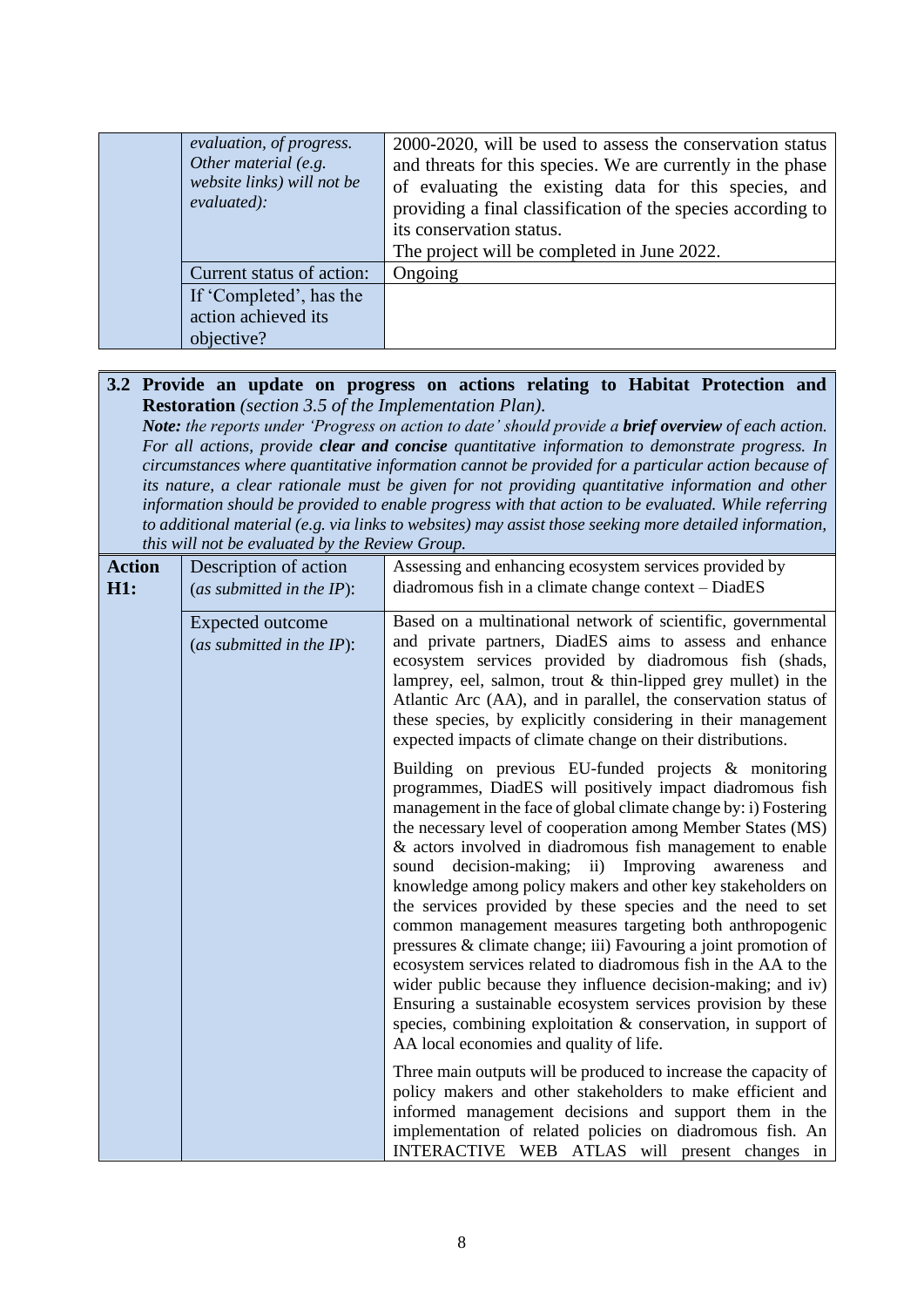|                      |                                                                                                                                                                                                                   | diadromous fish distributions and trends in relevant ecosystem<br>services under climate change, promoting benefits provided by<br>these species. A SERIOUS GAME, of a role-playing form, will<br>consist in bringing together target groups who have different<br>sources of knowledge to (i) share this different knowledge, (ii)<br>build a joint representation of fish population dynamics, and (iii)<br>imagine alternative management strategies in the face of climate<br>change. Along with the ATLAS, these main outputs will foster<br>the emergence of<br>POLICY GUIDELINES for the long-term management of<br>diadromous fish and the maintenance of the ecosystem services<br>and economic welfare they produce in the AA. |
|----------------------|-------------------------------------------------------------------------------------------------------------------------------------------------------------------------------------------------------------------|------------------------------------------------------------------------------------------------------------------------------------------------------------------------------------------------------------------------------------------------------------------------------------------------------------------------------------------------------------------------------------------------------------------------------------------------------------------------------------------------------------------------------------------------------------------------------------------------------------------------------------------------------------------------------------------------------------------------------------------|
|                      | Progress on action to<br>date<br>(Provide a brief overview<br>with a quantitative<br>measure, or other justified<br>evaluation, of progress.<br>Other material (e.g.<br>website links) will not be<br>evaluated): | Throughout the project period meetings and workshops<br>were held that included and brought together various<br>stakeholders, enabling the sharing of positions and<br>sensitivities that affect the management of the populations<br>of diadromous species. The project gave rise to tools that<br>inform and support decisions likely to affect salmon<br>populations, in particular the INTERACTIVE WEB<br>ATLAS and others aimed at a wider public, raising<br>awareness of the impacts and consequences of decisions<br>and actions on the populations of diadromous species such<br>as the SERIOUS GAME.<br>These tools are not yet fully available.                                                                               |
|                      | Current status of action:                                                                                                                                                                                         | Ongoing                                                                                                                                                                                                                                                                                                                                                                                                                                                                                                                                                                                                                                                                                                                                  |
|                      | If 'Completed', has the<br>action achieved its<br>objective?                                                                                                                                                      |                                                                                                                                                                                                                                                                                                                                                                                                                                                                                                                                                                                                                                                                                                                                          |
| <b>Action</b><br>H2: | Description of action<br>(as submitted in the $IP$ ):                                                                                                                                                             | Migra Miño-Minho Project:<br>Identification and interventions on river obstacles.<br>Construction of fish passages;<br>Intervention in riparian vegetation that has a direct impact in the<br>riverbed;<br>Monitoring Salmo salar and other diadromous species: Alosa<br>alosa, Alosa fallax, Anguilla anguilla, Salmo trutta, and<br>Petromyzon marinus.<br>Coordination:<br>Galician<br>Portuguese<br>entities<br>and<br>http://migraminho.org/socios/?lang=pt-pt                                                                                                                                                                                                                                                                      |
|                      | <b>Expected outcome</b><br>(as submitted in the $IP$ ):                                                                                                                                                           | A set of river obstacles eliminated or transposed: demolition of<br>dams, fish ladders or removable weirs. Allowing longitudinal<br>and lateral continuity of the river beds, increasing the<br>accessibility of the tributaries of the Minho river to migratory<br>fish species;                                                                                                                                                                                                                                                                                                                                                                                                                                                        |
|                      |                                                                                                                                                                                                                   | - New devices designed, tested and installed in tributary river<br>courses of the Minho sub-basin. It is an innovative product of<br>the project, since it will contribute to the transposition of<br>obstacles for migratory fish and the fauna in general by means<br>of ad-hoc solutions adapted to the conditions of the obstacles<br>that limit the fluvial continuity;                                                                                                                                                                                                                                                                                                                                                             |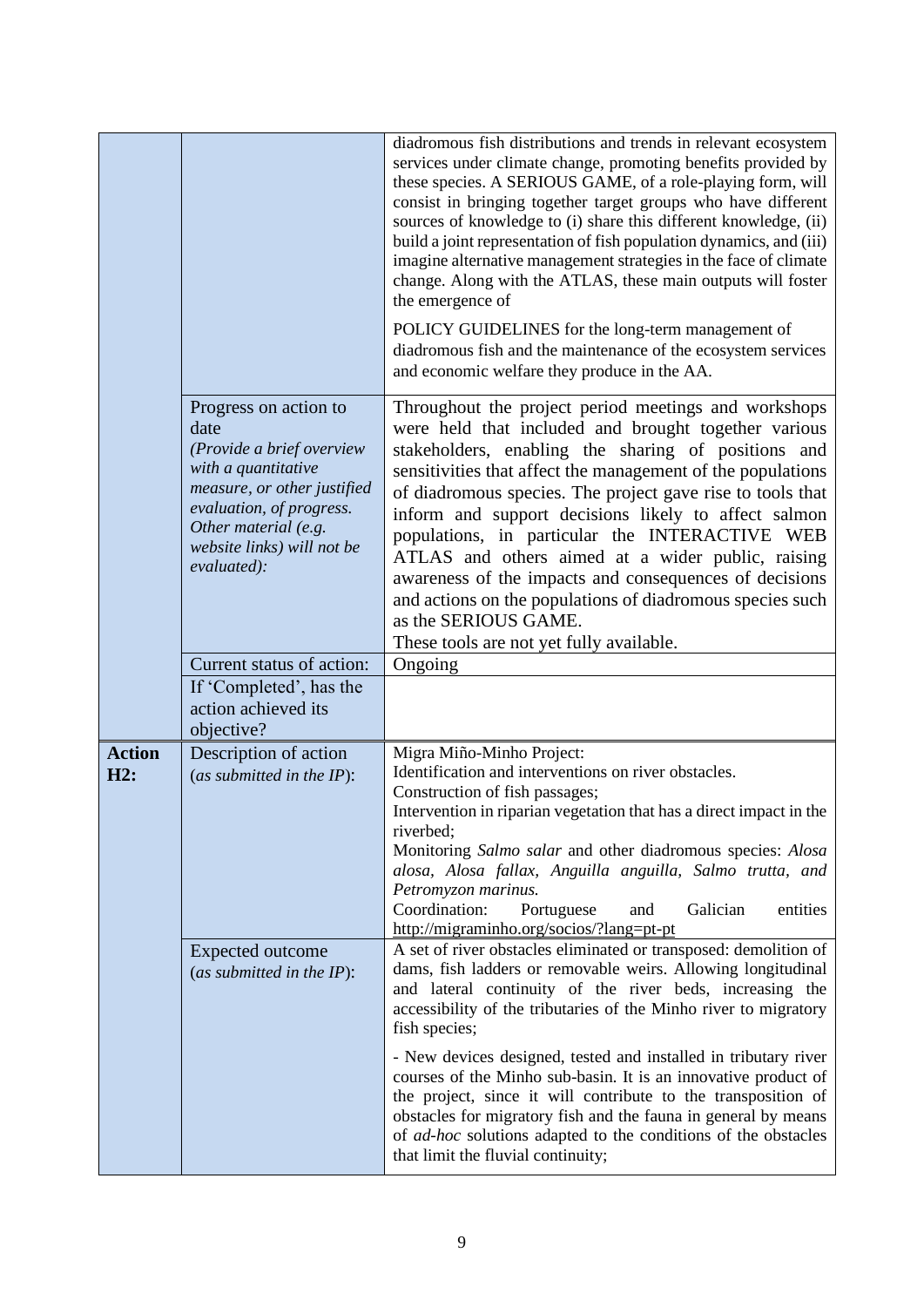|                                                                                                                                                                                                                   | - Common river fishing management standards established and<br>agreed between the relevant management authorities in Galicia<br>and Portugal;                                                                                                                                                                                                                                                                                                                                                                                                                                                                                                                                                                                                                                                                                                                                                                                                                                                                                                                                                                                                      |
|-------------------------------------------------------------------------------------------------------------------------------------------------------------------------------------------------------------------|----------------------------------------------------------------------------------------------------------------------------------------------------------------------------------------------------------------------------------------------------------------------------------------------------------------------------------------------------------------------------------------------------------------------------------------------------------------------------------------------------------------------------------------------------------------------------------------------------------------------------------------------------------------------------------------------------------------------------------------------------------------------------------------------------------------------------------------------------------------------------------------------------------------------------------------------------------------------------------------------------------------------------------------------------------------------------------------------------------------------------------------------------|
|                                                                                                                                                                                                                   | -Riparian vegetation recovered and restored<br>for the<br>improvement of river habitat quality. The restoration of forested<br>river banks will habitats and therefore the quality of the river;<br>- Restocking from indigenous river Minho salmon.                                                                                                                                                                                                                                                                                                                                                                                                                                                                                                                                                                                                                                                                                                                                                                                                                                                                                               |
| Progress on action to<br>date<br>(Provide a brief overview<br>with a quantitative<br>measure, or other justified<br>evaluation, of progress.<br>Other material (e.g.<br>website links) will not be<br>evaluated): | The project was finalized on the 31st March 2021<br>(http://migraminho.org/)<br>The final results, regarding the expected outcomes named<br>above, were the following:<br>- there were 6 obstacles eliminated and 1 with a<br>transposition device, in Spain, and 2 obstacles eliminated<br>and 2 with transposition device, in Portugal, including an<br>innovative fish ladder developed on the project; due to this<br>interventions, the accessible river habitats for migratory<br>fish increased from 5,9 km to 43,8 km, on the Minho River<br><b>International Stretch;</b><br>- development of the document "Joint Management<br>Measures for River Fishing on the Minho River<br>International Stretch and its Tributaries", with 31 measures<br>stablished in consensus by Portuguese and Spanish<br>entities;<br>- 12 km of riparian vegetation restored on a Spanish<br>tributary of Minho river;<br>- restocking of 117 000 young salmon on Minho river and<br>on 3 of its tributaries (2 in Spain and 1 in Portugal).<br>Although the project has now been completed, it has<br>allowed continued cooperation between the Portuguese |
|                                                                                                                                                                                                                   | and Spanish authorities.                                                                                                                                                                                                                                                                                                                                                                                                                                                                                                                                                                                                                                                                                                                                                                                                                                                                                                                                                                                                                                                                                                                           |
| Current status of action:<br>If 'Completed', has the<br>action achieved its<br>objective?                                                                                                                         | Completed<br>Yes. Some of the objectives were exceeded, like the<br>number of specimens on restocking.<br>117 000 juvenile salmon were released between<br>2017 and 2020 in the international River Minho<br>basin;<br>9700 ha were improved in actions that included<br>improving river<br>connectivity,<br>strengthening<br>salmon and eel populations and restoring riparian<br>vegetation;<br>In the River Minho tributaries 8 weirs were<br>eliminated and intervention was made in 3<br>obstacles to improve river connectivity.<br>The objectives achieved in Portugal to directly improve<br>salmon populations are listed below:<br>- 2 obstacles removed and 1 obstacle made permeable with<br>an innovative fish passage solution in the Gadanha river,                                                                                                                                                                                                                                                                                                                                                                                 |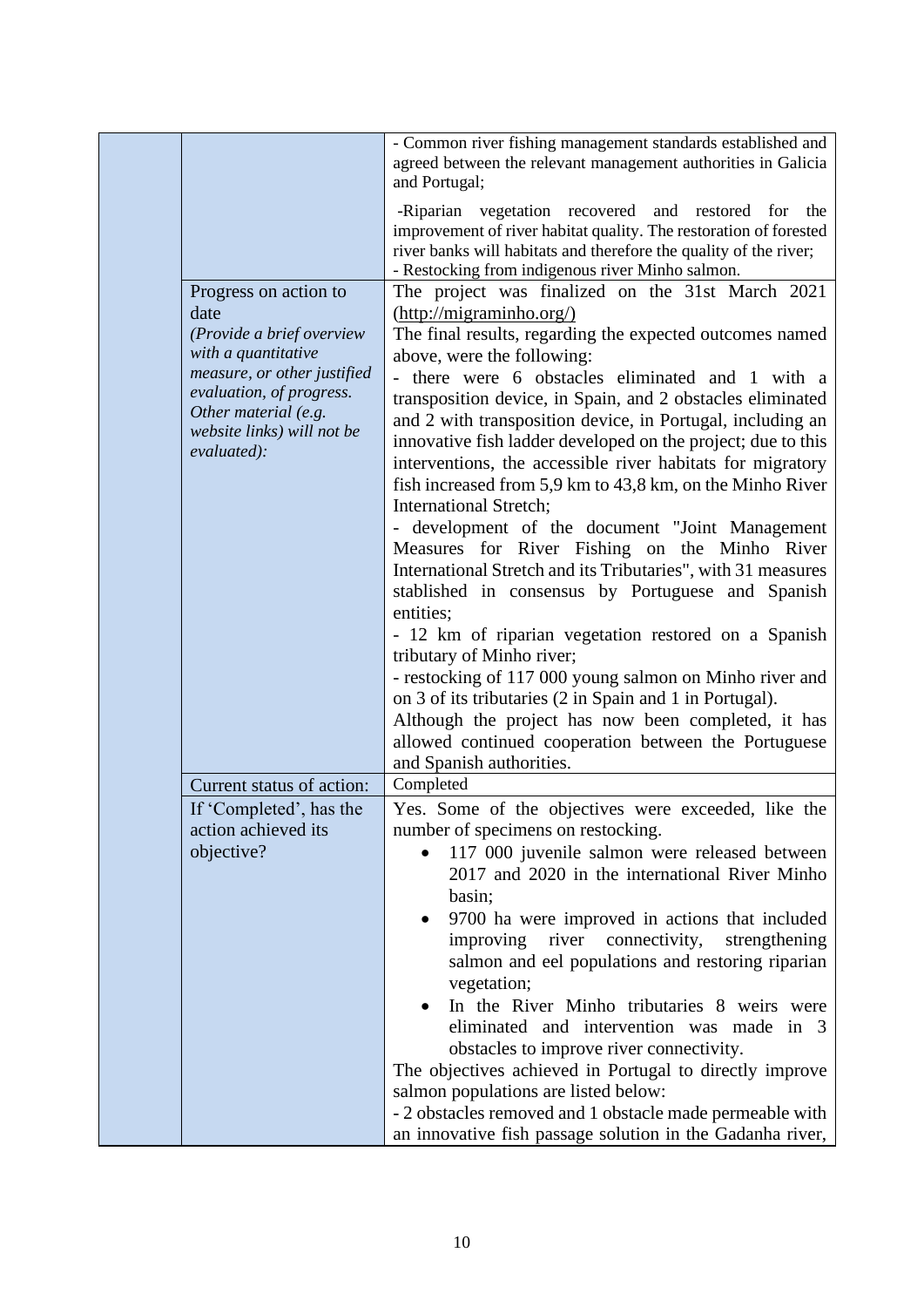|  | increasing by 13.7km the section of river available for      |
|--|--------------------------------------------------------------|
|  | migratory fish                                               |
|  | - 1 obstacle made permeable with a naturalised fish          |
|  | passage in the River Mouro, increasing by 10km the           |
|  | section of river available for migratory fish                |
|  | - restocking of salmon in the Minho rivers (international    |
|  | section) - about 26300 juveniles between 2018 and 2020,      |
|  | and in the Portuguese tributaries, Mouro - about 13000       |
|  | juveniles between 2018 and 2019, and Gadanha - 3000          |
|  | embryonated eggs in 2019                                     |
|  | - restoration of the riparian forest of the Mouro river near |
|  | the permeable dam (Aspras dam)                               |
|  | - promotion of harmonisation of fishing standards, beyond    |
|  | the international section of the river Minho, in the         |
|  | tributaries of both countries                                |
|  | In addition to the objectives listed above, which have       |
|  | directly improved the Atlantic salmon population, the        |
|  | project has contributed to disseminating information         |
|  | through a WEB platform on the Minho River basin and its      |
|  | migratory fish stocks.                                       |
|  |                                                              |

## **3.3 Provide an update on progress on actions relating to Aquaculture, Introductions and Transfers and Transgenics** *(section 4.11 of the Implementation Plan).*

*Note: the reports under 'Progress on action to date' should provide a brief overview of each action. For all actions, provide clear and concise quantitative information to demonstrate progress. In circumstances where quantitative information cannot be provided for a particular action because of its nature, a clear rationale must be given for not providing quantitative information and other information should be provided to enable progress with that action to be evaluated. While referring to additional material (e.g. via links to websites) may assist those seeking more detailed information, this will not be evaluated by the Review Group.*

|                      | nno mní noi oc crunnnaí a nío nchon Sro               |                                                                                                                                                                                                                                                                                                                                                                                                                                                                                                                              |
|----------------------|-------------------------------------------------------|------------------------------------------------------------------------------------------------------------------------------------------------------------------------------------------------------------------------------------------------------------------------------------------------------------------------------------------------------------------------------------------------------------------------------------------------------------------------------------------------------------------------------|
| <b>Action</b><br>A1: | Description of action<br>(as submitted in the $IP$ ): | The authorization for fish culture facilities, for non-indigenous<br>species or in classified areas is preceded by the advice of the<br>national authority on nature conservation, and therefore, may be<br>prohibited or conditioned.                                                                                                                                                                                                                                                                                       |
|                      |                                                       | Intensive aquaculture projects are subject to an environmental<br>impact assessment, a procedure that may impose constraints,<br>measures to minimize possible negative impacts on the<br>environment or compensatory measures of such impacts, if any.                                                                                                                                                                                                                                                                      |
|                      |                                                       | The authorization involves an administrative procedure and the<br>compliance with legal requirements, ensuring the good<br>ecological status of natural water bodies and the health and<br>welfare of the animals. A deposit was implemented to guarantee,<br>at the time of the assignment of the "Aquaculture Activity<br>Permission", the good environmental status of the marine/river<br>environment and of the marine and inland water bodies, as well<br>as the removal of the structures (DL 40/2017, 4th of April). |
|                      |                                                       | In the case any aquaculture project, subject to an environmental<br>assessment, specific monitoring<br>programs<br>impact<br>$\alpha$<br>compensatory measures may be stipulated, to be implemented                                                                                                                                                                                                                                                                                                                          |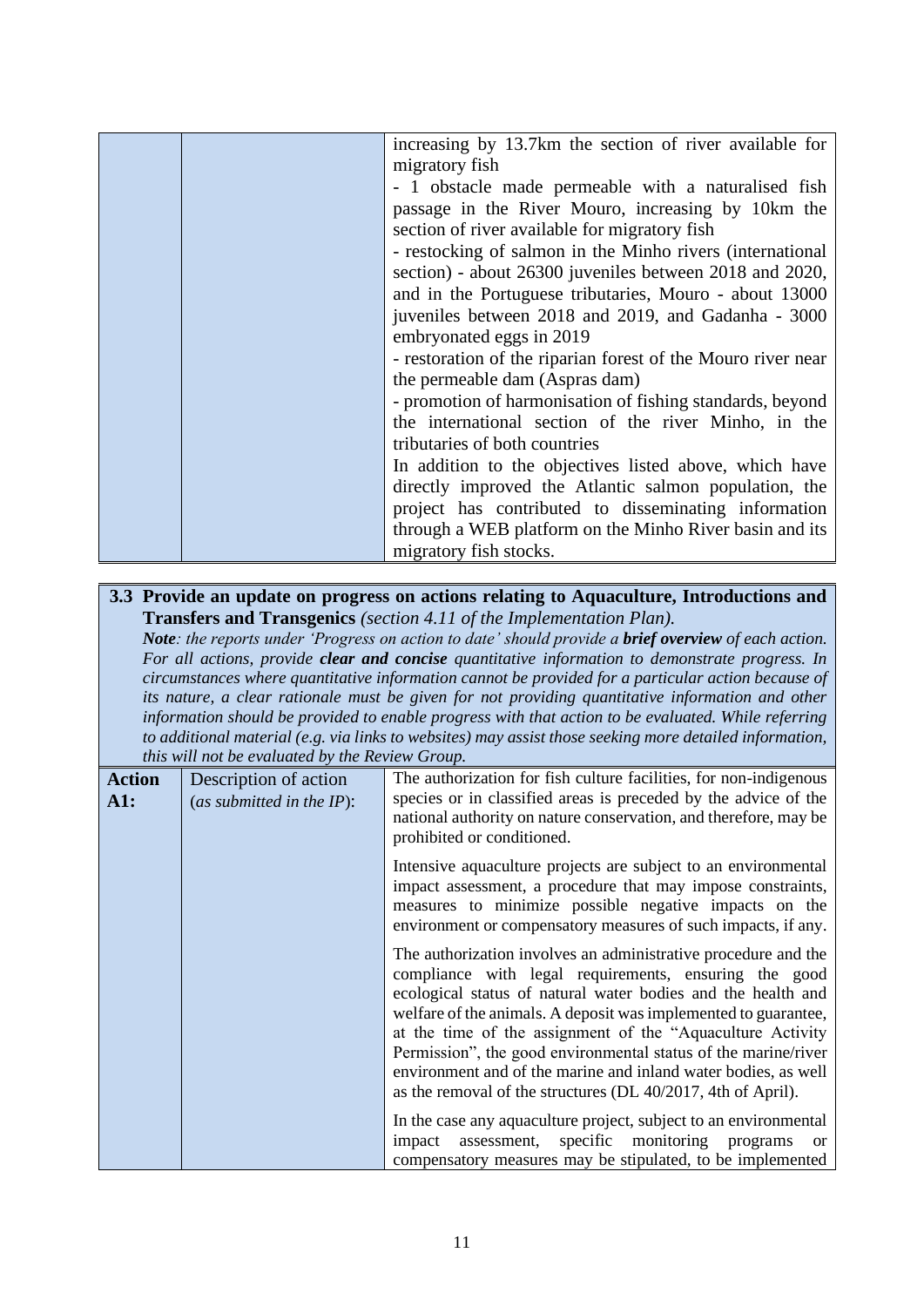|               |                              | in the course of the operation.                                            |
|---------------|------------------------------|----------------------------------------------------------------------------|
|               | <b>Expected outcome</b>      | Ensure the monitoring and control of the facility and minimize             |
|               | (as submitted in the $IP$ ): | the environmental impacts.                                                 |
|               |                              | To guarantee the physical-chemical quality and the biological              |
|               |                              | safety of the discharged water in the natural environment.                 |
|               |                              |                                                                            |
|               | Progress on action to        | The assumptions previously made in this action $(A1)$                      |
|               | date                         | remain.                                                                    |
|               | (Provide a brief overview    | No surveillance data available                                             |
|               | with a quantitative          |                                                                            |
|               | measure, or other justified  |                                                                            |
|               | evaluation, of progress.     |                                                                            |
|               | Other material (e.g.         |                                                                            |
|               | website links) will not be   |                                                                            |
|               | evaluated):                  |                                                                            |
|               | Current status of action:    | Choose an item.                                                            |
|               | If 'Completed', has the      |                                                                            |
|               | action achieved its          |                                                                            |
|               | objective?                   |                                                                            |
| <b>Action</b> |                              | The use of non-indigenous species in aquaculture is subject to             |
|               | Description of action        | legislation that regulates the introduction of these species into          |
| A2:           | (as submitted in the $IP$ ): |                                                                            |
|               |                              | nature. However, some species already established in the natural           |
|               |                              | water bodies in Portugal (eg. Cyprinus carpio, Carassius                   |
|               |                              | auratus, Micropterus salmoides or Onchorhyncus mykiss) are                 |
|               |                              | treated as indigenous in some river basins.                                |
|               |                              | In general, the use of these species (application of the DL 565/99         |
|               |                              | of 21 <sup>st</sup> of December) is only accepted in closed, recirculating |
|               |                              | systems and subject to special measures that promote maximum               |
|               |                              | environmental safety. Nevertheless, even in these systems the              |
|               |                              | production of species with high risk of dissemination in the               |
|               |                              | natural environment is not allowed.                                        |
|               |                              | Restrictions on the production of these species aim at the                 |
|               |                              | protection of natural aquatic systems in general.                          |
|               |                              |                                                                            |
|               |                              | Regarding salmonids, two species are currently produced:                   |
|               |                              | Salmo trutta and Onchorhyncus mykiss, which is a non-                      |
|               |                              | indigenous species. However, this species did not establish wild           |
|               |                              | populations in lotic systems, in Portugal.                                 |
|               |                              | Regarding the Regulation (EC) No $708/2007$ of $11th$ of June              |
|               |                              | 2007 concerning use of exotic and locally absent species in                |
|               |                              | aquaculture. This Regulation, except for Articles 3 and 4, shall           |
|               |                              | not apply to the species listed in Annex IV. The risk assessment           |
|               |                              | in Article 9 shall not apply to species listed in Annex IV except          |
|               |                              | in cases where Member States wish to take measures to restrict             |
|               |                              | the use of the species concerned in their territory. Onchorhyncus          |
|               |                              | <i>mykiss</i> is one of the species identified in the annex IV.            |
|               | Expected outcome             | Prevent the escape of non-indigenous specimens to the natural              |
|               | (as submitted in the IP):    | environment, avoiding the ecological impact.                               |
|               | Progress on action to        | The legal regime applicable to the control, detention,                     |
|               | date                         | introduction into the nature and repopulation of exotic                    |
|               |                              |                                                                            |
|               |                              | species was updated with the publication of Decree-Law                     |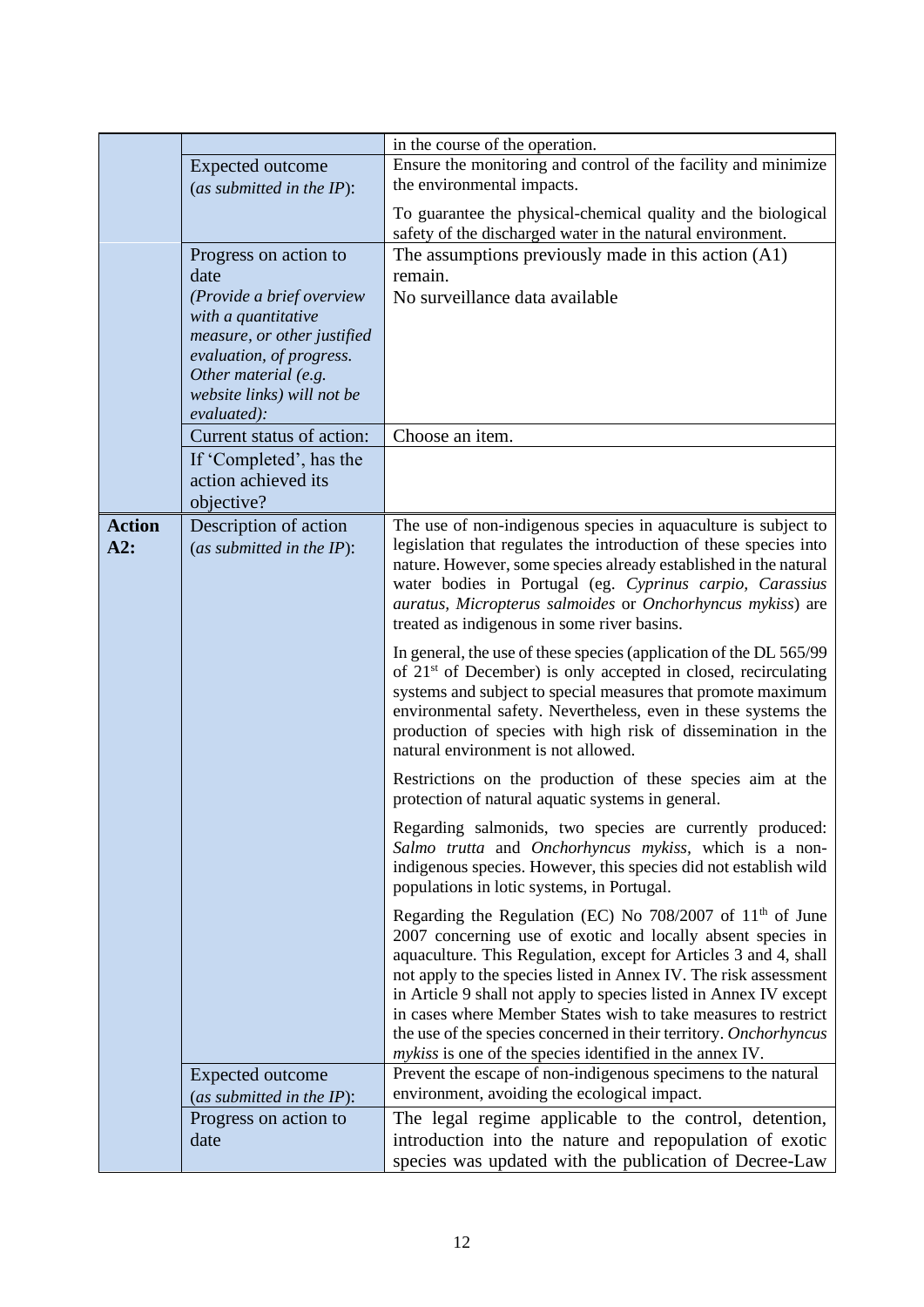|                      | (Provide a brief overview<br>with a quantitative<br>measure, or other justified<br>evaluation, of progress.<br>Other material (e.g.<br>website links) will not be<br>evaluated):                                                                                                                               | No. 92/2019 of 10 July. This diploma changes what was<br>foreseen in the description of the action, insofar as it is<br>possible, by obtaining a license, to produce exotic species.<br>In the case of exotic species considered invasive, the<br>possibility of permission is conditioned to species already<br>present in the territory in question, as well as production in<br>confined spaces or other very restrictive conditions. In the<br>particular case of the species Onchorhynchus mykiss, the<br>necessary procedures are currently underway to define<br>control plans, which aim to prevent its spread into the wild. |
|----------------------|----------------------------------------------------------------------------------------------------------------------------------------------------------------------------------------------------------------------------------------------------------------------------------------------------------------|---------------------------------------------------------------------------------------------------------------------------------------------------------------------------------------------------------------------------------------------------------------------------------------------------------------------------------------------------------------------------------------------------------------------------------------------------------------------------------------------------------------------------------------------------------------------------------------------------------------------------------------|
|                      | Current status of action:                                                                                                                                                                                                                                                                                      | Ongoing                                                                                                                                                                                                                                                                                                                                                                                                                                                                                                                                                                                                                               |
|                      | If 'Completed', has the<br>action achieved its<br>objective?                                                                                                                                                                                                                                                   |                                                                                                                                                                                                                                                                                                                                                                                                                                                                                                                                                                                                                                       |
| <b>Action</b><br>A3: | Description of action<br>(as submitted in the $IP$ ):<br>Expected outcome                                                                                                                                                                                                                                      | There is a health monitoring and control program for fish<br>(Integrated Plan for Official Control of Piscicultures - PICOP)<br>in order to achieve a disease-free status:<br>Viral Hemorrhagic Septicemia (VHS), Infectious hematopoietic<br>necrosis (IHN), and other diseases related to non salmonids.<br>All freshwater fish farms in Portugal have a disease-free status<br>or are in the process of obtaining one.<br>Attribution and maintenance of a disease-free status for all                                                                                                                                             |
|                      | (as submitted in the $IP$ ):                                                                                                                                                                                                                                                                                   | aquaculture establishments.                                                                                                                                                                                                                                                                                                                                                                                                                                                                                                                                                                                                           |
|                      | Progress on action to<br>date<br>(Provide a brief overview<br>with a quantitative<br>measure, or other justified<br>evaluation, of progress.<br>Other material (e.g.<br>website links) will not be<br>evaluated):<br>Current status of action:<br>If 'Completed', has the<br>action achieved its<br>objective? | All aquaculture establishments associated with inland<br>waters producing salmonids are classified as indemnes.<br>Ongoing                                                                                                                                                                                                                                                                                                                                                                                                                                                                                                            |

# **4: Additional information required under the Convention**

4.1 Details of any laws, regulations and programmes that have been adopted or repealed since the last notification.

Decree-Law No. 565/99 of 21 December was replaced by Decree-Law No. 92/2019 of 10 July, which establishes the legal regime applicable to the control, detention, introduction into the wild and repopulation of exotic species.

The details are already described in action A2.

The Fishing Notices of the Professional Fishing Zone of the Lima River and the Professional Fishing Zone of the Cávado River have been published.

The details and possible impacts on salmon are described in action F5.